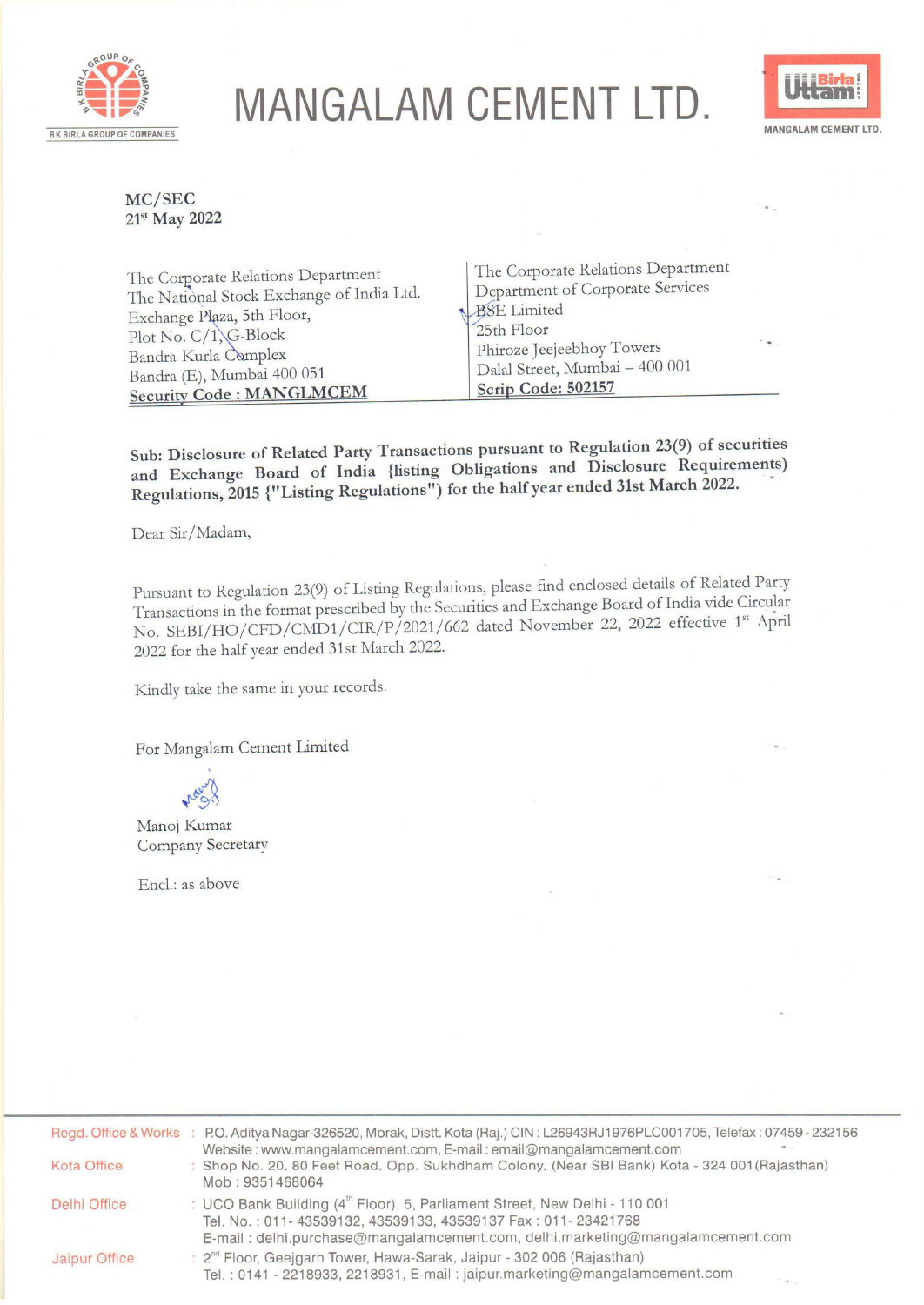|                                                                                    |                                   | Related Party Transation Disclosure for the half year ended March 31, 2022 under Regulation 23(9) of the SEBI (Listing Obligation And Disclosure Requirements), 2015 |                                                    |                                                                                                    |                                                                                      |                                                                               |      |                                                                                                                                   |                                              |                                                                                        | period when such transaction was undertaken                                |               | Additional disclosure of related party transactions - applicable only in case the related party<br>transaction relates to loans, inter-corporate deposits, advances or investments made or given by<br>the listed entity/subsidiary. These details need to be disclosed only once, during the reporting |                                  |               |                       |                                                                                                                          |
|------------------------------------------------------------------------------------|-----------------------------------|----------------------------------------------------------------------------------------------------------------------------------------------------------------------|----------------------------------------------------|----------------------------------------------------------------------------------------------------|--------------------------------------------------------------------------------------|-------------------------------------------------------------------------------|------|-----------------------------------------------------------------------------------------------------------------------------------|----------------------------------------------|----------------------------------------------------------------------------------------|----------------------------------------------------------------------------|---------------|---------------------------------------------------------------------------------------------------------------------------------------------------------------------------------------------------------------------------------------------------------------------------------------------------------|----------------------------------|---------------|-----------------------|--------------------------------------------------------------------------------------------------------------------------|
| <b>Details of Party (listed</b><br>entity/subsidiary) entering<br>into transaction | <b>Detail of the counterparty</b> |                                                                                                                                                                      | <b>Type of Related Party</b><br><b>Transaction</b> | Value of<br>the related<br>party<br>transactio<br>n as<br>approved<br>by the<br>audit<br>committee | Value of<br>transacti<br>onduring<br>the<br>reporting<br>period<br>(Rs. In<br>Lakhs) | In case monies aredue<br>to either party as a<br>result of the<br>transaction |      | In case any financial<br>indebtednessis incurred to make<br>or give loans, intercorporate<br>deposits, advances or<br>investments |                                              |                                                                                        | Details of the loans, inter-corporate deposits,<br>advances or investments |               |                                                                                                                                                                                                                                                                                                         |                                  |               |                       |                                                                                                                          |
|                                                                                    | Name                              | Relationship of the counterparty with listed<br>entity or its subsidiary                                                                                             |                                                    |                                                                                                    |                                                                                      | (Rs. In<br>Lakhs)                                                             |      | <b>Opening</b><br><b>Balance</b><br>(Rs.<br>In<br>Lakhs                                                                           | Closin<br>balanc<br>e<br>(Rs.<br>In<br>Lakhs | <b>Nature of</b><br>indebtedn<br>e ss(loan/<br>issuance of<br>debt/ any<br>other etc.) | Cos                                                                        | <b>Tenure</b> | <b>Nature</b><br>(loan/<br>advance/<br>intercorpo<br>ate<br>deposit/<br>investme<br>nt                                                                                                                                                                                                                  | <b>Intere</b><br>stRate<br>$(*)$ | <b>Tenure</b> | Secured/<br>unsecured | <b>Purpos</b><br>e for<br>which<br>the<br>funds<br>will be<br>utilized<br>by the<br>ultimat<br>recipie<br>nt of<br>funds |
|                                                                                    |                                   |                                                                                                                                                                      |                                                    | As approved by NRC,<br><b>Board and</b>                                                            |                                                                                      |                                                                               |      |                                                                                                                                   |                                              |                                                                                        |                                                                            |               |                                                                                                                                                                                                                                                                                                         |                                  |               |                       |                                                                                                                          |
| 1 Mangalam Cement Limited Smt. Vidula Jalan                                        |                                   | <b>Executive Director</b>                                                                                                                                            | Remuneration                                       | Shareholders<br>As approved by NRC,                                                                | 147.12                                                                               | 10.76                                                                         | 0.25 |                                                                                                                                   |                                              |                                                                                        |                                                                            |               |                                                                                                                                                                                                                                                                                                         |                                  |               |                       |                                                                                                                          |
| 2 Mangalam Cement Limited Smt. Vidula Jalan                                        |                                   | <b>Executive Director</b>                                                                                                                                            | Commission                                         | Board in line with<br>approval of<br>Shareholders<br>As approved by NRC,                           | 120                                                                                  |                                                                               | 120  |                                                                                                                                   |                                              |                                                                                        |                                                                            |               |                                                                                                                                                                                                                                                                                                         |                                  |               |                       |                                                                                                                          |
| 3 Mangalam Cement Limited Shri A. V. Jalan                                         |                                   | <b>Executive Director</b>                                                                                                                                            |                                                    | <b>Board and</b><br>Shareholders                                                                   | 145.32                                                                               |                                                                               |      |                                                                                                                                   |                                              |                                                                                        |                                                                            |               |                                                                                                                                                                                                                                                                                                         |                                  |               |                       |                                                                                                                          |
|                                                                                    |                                   |                                                                                                                                                                      | Remuneration                                       | As approved by NRC,<br><b>Board in line with</b><br>approval of                                    |                                                                                      | 10.62                                                                         |      |                                                                                                                                   |                                              |                                                                                        |                                                                            |               |                                                                                                                                                                                                                                                                                                         |                                  |               |                       |                                                                                                                          |
| 4 Mangalam Cement Limited Shri A. V. Jalan                                         |                                   | <b>Executive Director</b>                                                                                                                                            | Commission                                         | <b>Shareholders</b><br>As approved by NRC                                                          | 120                                                                                  |                                                                               | 120  |                                                                                                                                   |                                              |                                                                                        |                                                                            |               |                                                                                                                                                                                                                                                                                                         |                                  |               |                       |                                                                                                                          |
| 5 Mangalam Cement Limited Smt. Aruna Makhan                                        |                                   | <b>Independent &amp; Non Executive Director</b>                                                                                                                      | <b>Director Sitting Fees</b>                       | and Board                                                                                          | 5.8                                                                                  |                                                                               |      |                                                                                                                                   |                                              |                                                                                        |                                                                            |               |                                                                                                                                                                                                                                                                                                         |                                  |               |                       |                                                                                                                          |
| 6 Mangalam Cement Limited Shri N G Khaitan                                         |                                   | <b>Independent &amp; Non Executive Director</b>                                                                                                                      | <b>Director Sitting Fees</b>                       | As approved by NRC<br>and Board                                                                    | 5.2                                                                                  |                                                                               |      |                                                                                                                                   |                                              |                                                                                        |                                                                            |               |                                                                                                                                                                                                                                                                                                         |                                  |               |                       |                                                                                                                          |
| 7 Mangalam Cement Limited Shri Gaurav Goel                                         |                                   | <b>Independent &amp; Non Executive Director</b>                                                                                                                      | <b>Director Sitting Fees</b>                       | As approved by NRC<br>and Board                                                                    | 3.6                                                                                  |                                                                               |      |                                                                                                                                   |                                              |                                                                                        |                                                                            |               |                                                                                                                                                                                                                                                                                                         |                                  |               |                       |                                                                                                                          |
| 8 Mangalam Cement Limited Shri K C Jain                                            |                                   | <b>Independent &amp; Non Executive Director</b>                                                                                                                      | <b>Director Sitting Fees</b>                       | As approved by NRC<br>and Board                                                                    | 4.6                                                                                  |                                                                               |      |                                                                                                                                   |                                              |                                                                                        |                                                                            |               |                                                                                                                                                                                                                                                                                                         |                                  |               |                       |                                                                                                                          |
|                                                                                    |                                   |                                                                                                                                                                      |                                                    | As approved by NRC,<br><b>Board in line with</b><br>approval of                                    |                                                                                      |                                                                               |      |                                                                                                                                   |                                              |                                                                                        |                                                                            |               |                                                                                                                                                                                                                                                                                                         |                                  |               |                       |                                                                                                                          |
| 9 Mangalam Cement Limited Smt. Aruna Makhan                                        |                                   | <b>Independent &amp; Non Executive Director</b>                                                                                                                      | Commission                                         | Shareholders<br>As approved by NRC,<br><b>Board in line with</b>                                   | 10                                                                                   |                                                                               | q    |                                                                                                                                   |                                              |                                                                                        |                                                                            |               |                                                                                                                                                                                                                                                                                                         |                                  |               |                       |                                                                                                                          |
| 10. Mangalam Cement Limited Shri N G Khaitan                                       |                                   | <b>Independent &amp; Non Executive Director</b>                                                                                                                      | Commission                                         | approval of<br>Shareholders                                                                        | 10 <sup>1</sup>                                                                      |                                                                               |      | <b>OFFIT</b>                                                                                                                      | $\frac{d_{em}}{d_{em}}$                      |                                                                                        |                                                                            |               |                                                                                                                                                                                                                                                                                                         |                                  |               |                       |                                                                                                                          |

Congalac